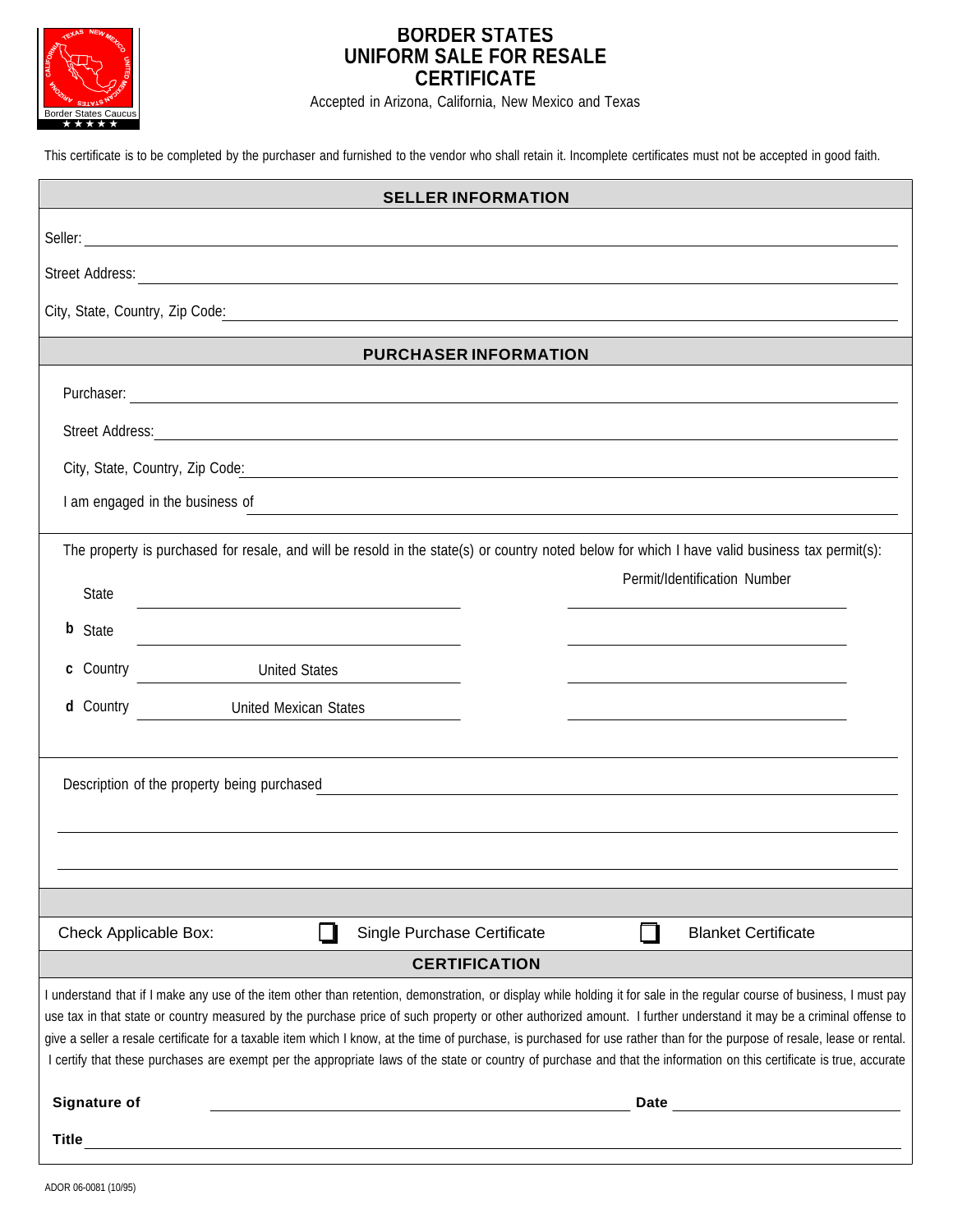# **BORDER STATES UNIFORM SALE FOR RESALE CERTIFICATE**

The four border states of Arizona, California, New Mexico and Texas, together with the United Mexican States have formed the Border States Caucus to work out programs to promote trade in the southwest region of the United States of America in accordance with the objectives set out under NAFTA. The caucus has developed the attached certificate to simplify transactions in accordance with the objective set out under the NAFTA Agreement in the border area. Businesses buying goods for resale in these states or the northern border strip and border region of Mexico which will be transported across state and/or national borders may use this certificate in lieu of a state resale certificate. Goods are materials and other tangible property. The certificate must be completed by the buyer and given to the seller. The seller must retain this document as part of its accounting records. The seller must not accept an incompleted document as it may be invalid. Similarly the seller must insure the claim is applicable, that is, the type of goods fits the description of the purchaser's business and are likely for resale in that business. Laws vary by jurisdiction so that misuse of this certificate by a purchaser may be a criminal offense or a civil penalty. Regardless, all competent authorities of the respective jurisdictions will actively validate use of this certificate and vigorously pursue appropriate legal action for its misuse. If you believe this purchase is tax exempt for other reasons than resale you must use the local state form to claim that exemption.

## **SELLER INFORMATION**

Enter the name and address of the seller at the top of the form.

### **PURCHASER INFORMATION**

1. Enter your business name and address exactly as shown on the State or Federal Business Tax Permit for the location of the business which is reselling these goods. Business tax permit means the license or registration provided by the jurisdiction for sales, transaction privilege, gross receipts or value added taxes. United States purchasers enter both your state business permit number and your federal taxpayer identification number. The United States taxpayer identification number is either your FEIN (federal employer identification number) or your SSN (social security number) if you do not have employees. The United Mexican States taxpayer identification number is the RFC (federal taxpayers registry). The following describes the state taxes and their license or permit numbering which apply to this form.

| "STATE / COUNTRY      | <b>TYPE OF TAX</b>        | TYPE OF LICENSE/PERMIT/NUMBER ISSUED |
|-----------------------|---------------------------|--------------------------------------|
|                       | Transaction Privilege Tax | Transaction Privilege Tax License    |
| Arizona               | Sales Tax                 | Sales Tax License                    |
| California            | Gross Receipts Tax        | Taxpayer Identification number       |
| New Mexico            | Sales Tax                 | Texas Taxpayer number                |
| Texas                 |                           | Federal Taxpayers Registry (RFC)     |
| United Mexican States |                           | Taxpayer Identification number (TIN) |

2. You must describe the nature of your business so the seller can determine that your purchase for resale is valid.

3. If you are purchasing goods for resale in more than one state or country enter the name and permit number on the line provided for each jurisdiction. On lines 3a and 3b, enter the state and your permit or identification number of each state to which these goods are being shipped for resale.

If you will be reselling these goods in more than two states use another copy of this form for the additional state information.

On line 3c, if you are a U. S. Business enter your U. S. taxpayer identification number.

On line 3d, if you are a Mexican Business enter your Federal Taxpayers Registry.

4. Describe the goods being purchased.

5. Check the box indicating if this certificate applies to this single purchase or for a series of purchases. You may elect to file a blanket certificate if you will be buying the same material from the same vendor for resale at the same location over a period of time. Do not check this box unless you expect to make repeated purchases. **NOTE:** Some states limit the length of period one certificate can cover. Call your local agent or tax authority for information.

# **CERTIFICATION**

By completing and signing this certificate you are attesting to the validity of the document. Buyers should understand that if they later use the property purchased for resale for their own use it will be subject to local use or related taxes. Exemption certificates accepted by United States vendors from Mexican merchants must have a copy of their duly authorized Mexican Registration Form.